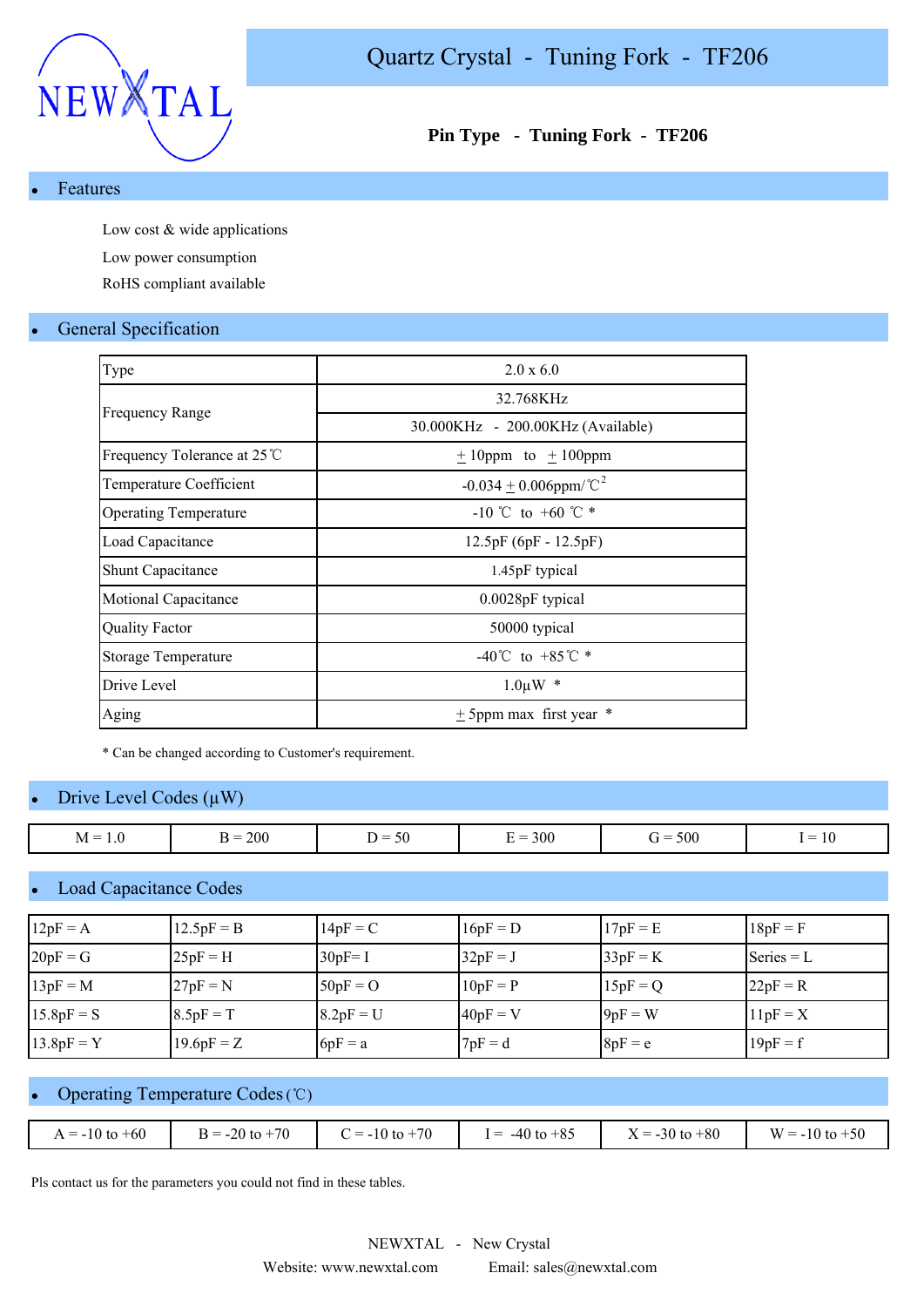# Quartz Crystal - Tuning Fork - TF206

| • Frequency Tolerance $&$ Frequency Stability Codes (ppm) |           |           |           |            |          |  |
|-----------------------------------------------------------|-----------|-----------|-----------|------------|----------|--|
| $P = +10$                                                 | $S = +20$ | $T = +30$ | $U = +50$ | $V = +100$ | $W = +5$ |  |

# Frequency Stability vs. Operating Temperature

|                                                | $-80$ ppm | $-160$ ppm |
|------------------------------------------------|-----------|------------|
| $-20^{\circ}\text{C}$ - +70 $^{\circ}\text{C}$ |           |            |
| $-40^{\circ}$ C - +85 °C                       |           |            |

⊙ Available ● Standard

# **ESR (Series Resistance Rs) vs Standard Frequency**

| <b>Frequency Range</b> | <b>ESR Max</b> | Code |
|------------------------|----------------|------|
| (KHz)                  |                |      |
| $30.000 - 200.000$     |                | a    |

### **Marking**

**32.768**

# • Ordering Information

| Drive Level | Load<br>Capacitance | Operating<br>Temperature | Frequency<br>Tolerance | Frequency<br>Stability | <b>ESR</b>  | Type                 | Vibration<br>Mode | Frequency | Lead-free                         | Packing    |
|-------------|---------------------|--------------------------|------------------------|------------------------|-------------|----------------------|-------------------|-----------|-----------------------------------|------------|
| $(\mu W)$   | (pF)                | $(\degree C)$            | (ppm)                  | (ppm)                  | $(K\Omega)$ |                      |                   | (KHz)     |                                   |            |
|             |                     | See Tables               |                        |                        |             | $M = 2.0 \times 6.0$ | Blank=N/A         | xx.xxxK   | LF=leadfree<br>Blank=with<br>lead | Blank=bulk |
| 1.0         | 12.5                | $-20$ to $+70$           | ± 20                   | ±50                    | 40          |                      |                   |           |                                   |            |
| M           | в                   | B                        | s                      | U                      | a           | М                    |                   |           | LF                                |            |

**For Example: MBBSUaM-32.768KLF**